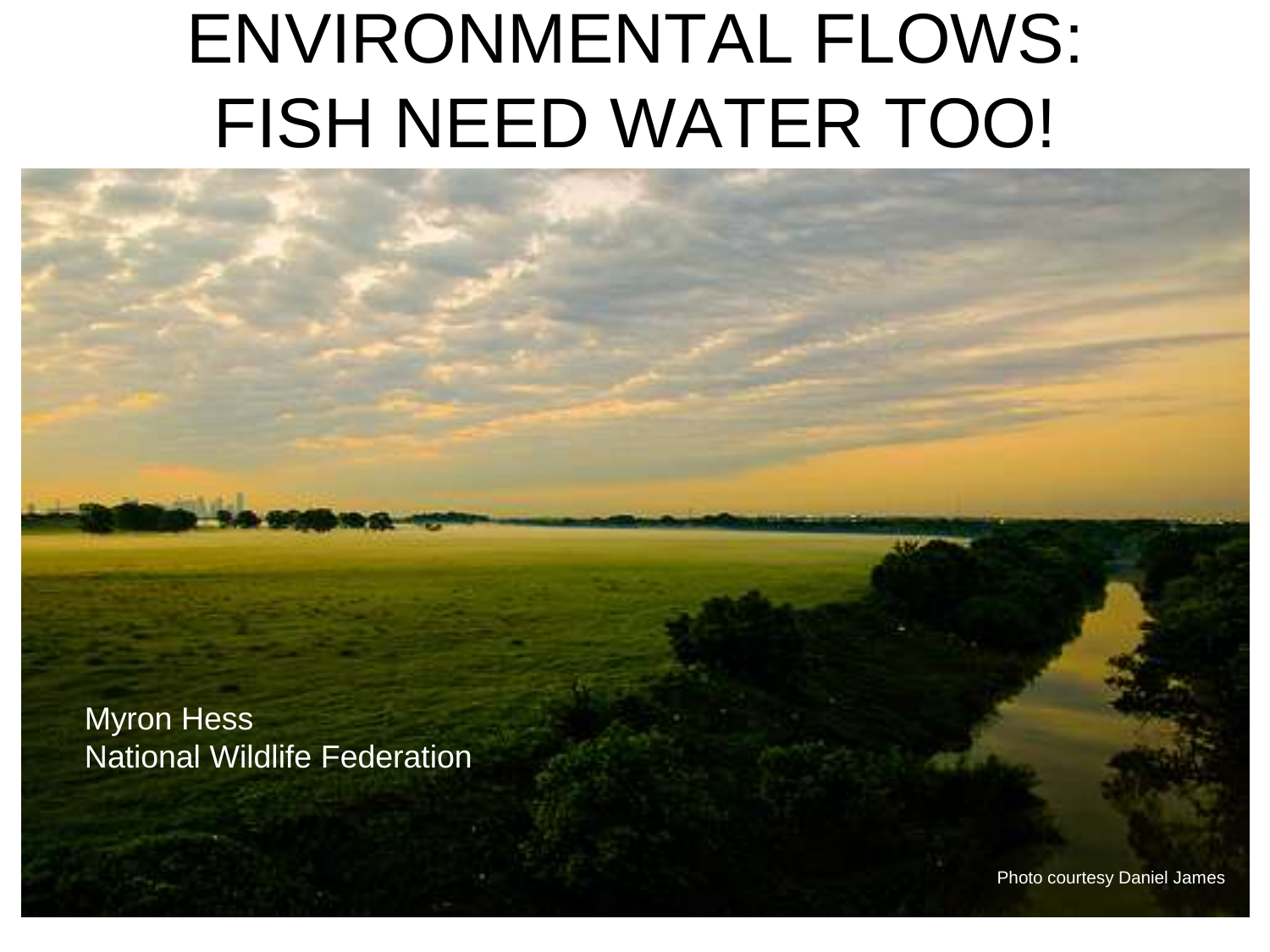# INSTREAM FLOWS

Water quality Fish and wildlife **Livestock** River recreation Bottomland forests **Tourism**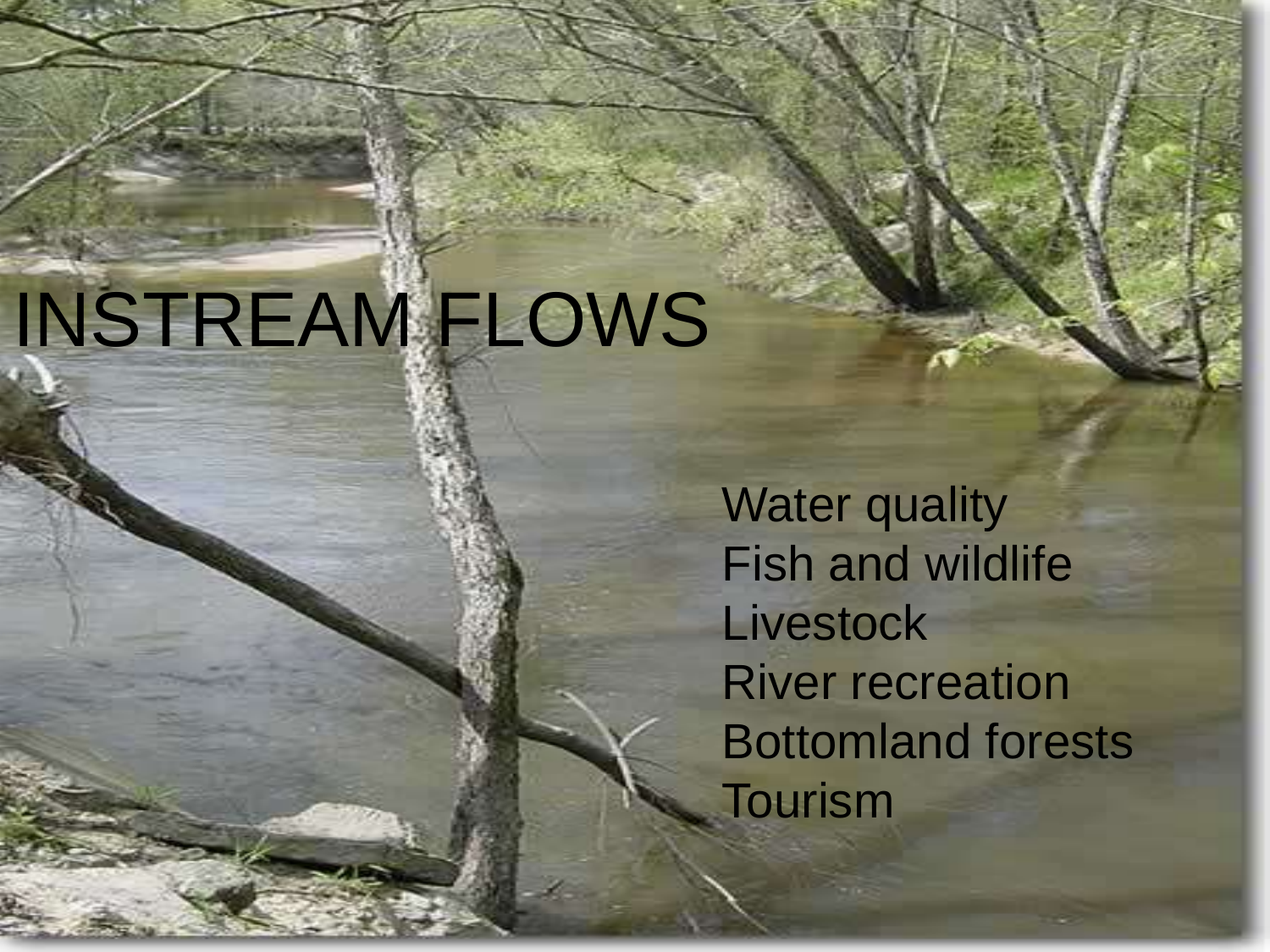## ROLE OF FRESHWATER INFLOWS

- Supply nutrients
- Supply sediments
- Maintain salinity balance

Photo courtesy Texas Parks & Wildlife Dept.©2004, Earl Nottingham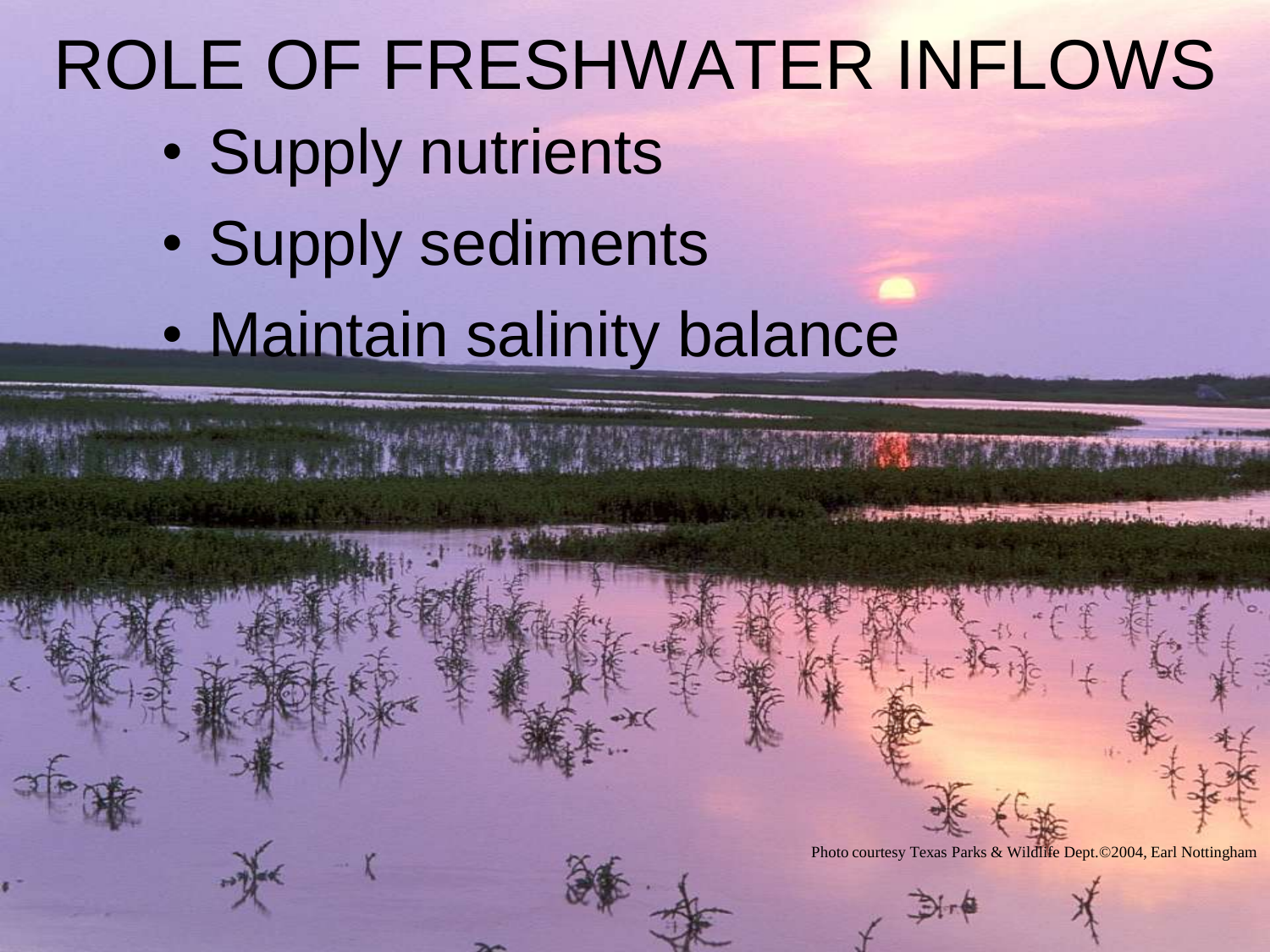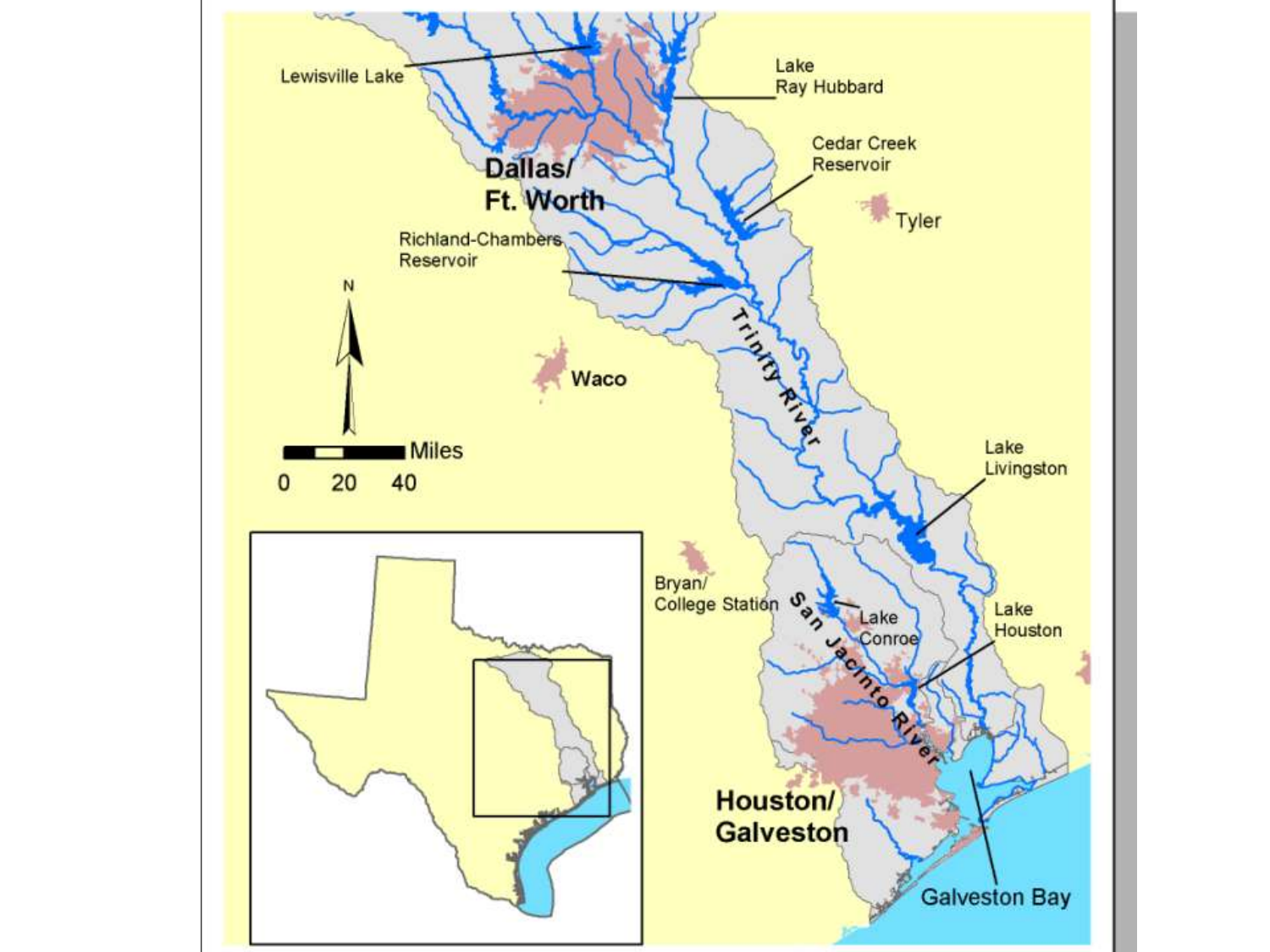## Older Is Better



During dry periods, Diverter B may not be able to take water in order that Diverter A, who has senior rights, can get as much of his/her authorized water as possible.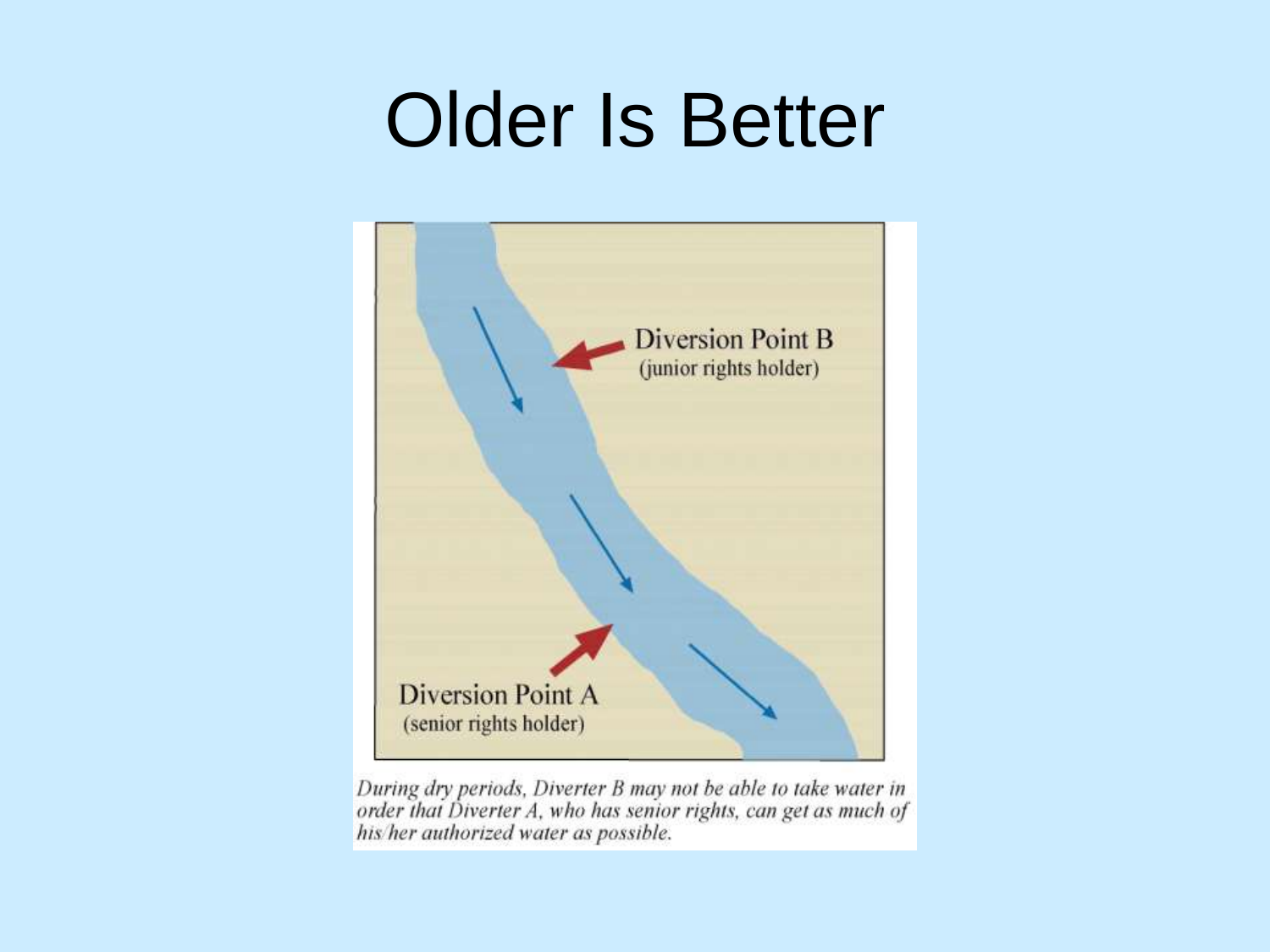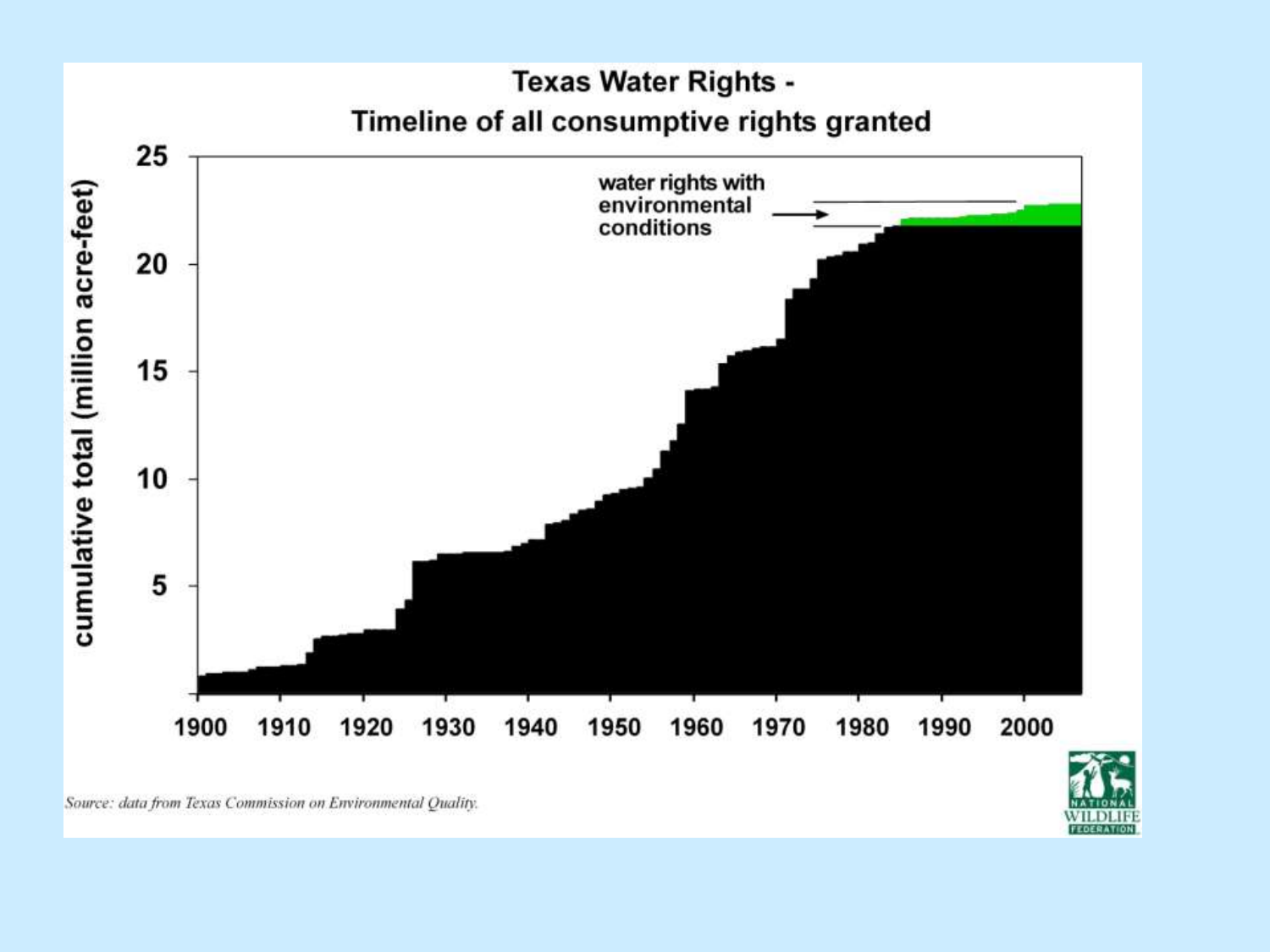### **Water Use Characteristics for Rivers Draining to Galveston Bay**



notes: \* excludes hydropower and pass through cooling. \*\*includes groundwater based return flows

million ac-ft/yr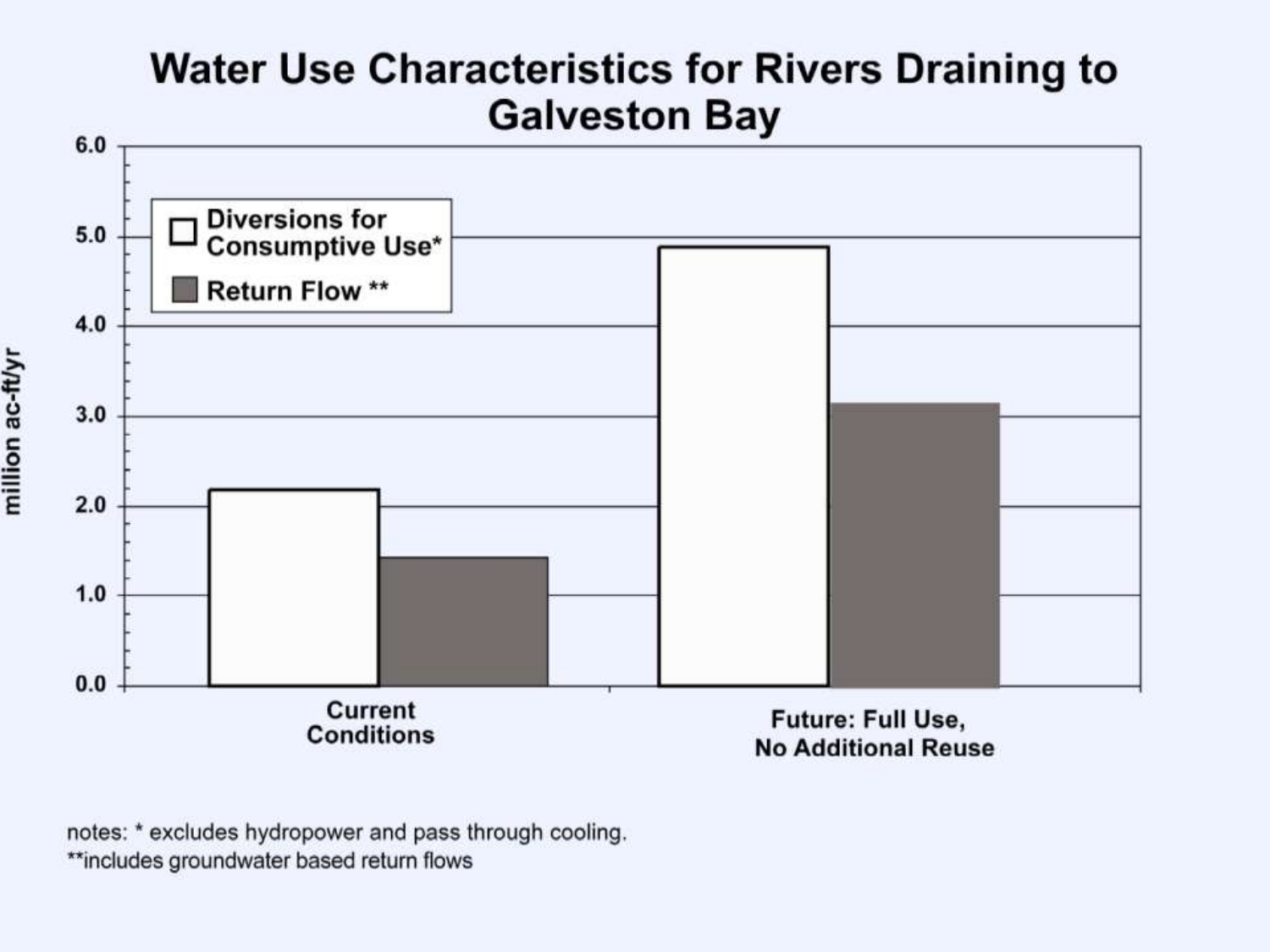### **Water Use Characteristics for Rivers Draining to Galveston Bay**



notes: \* excludes hydropower and pass through cooling. \*\*includes groundwater based return flows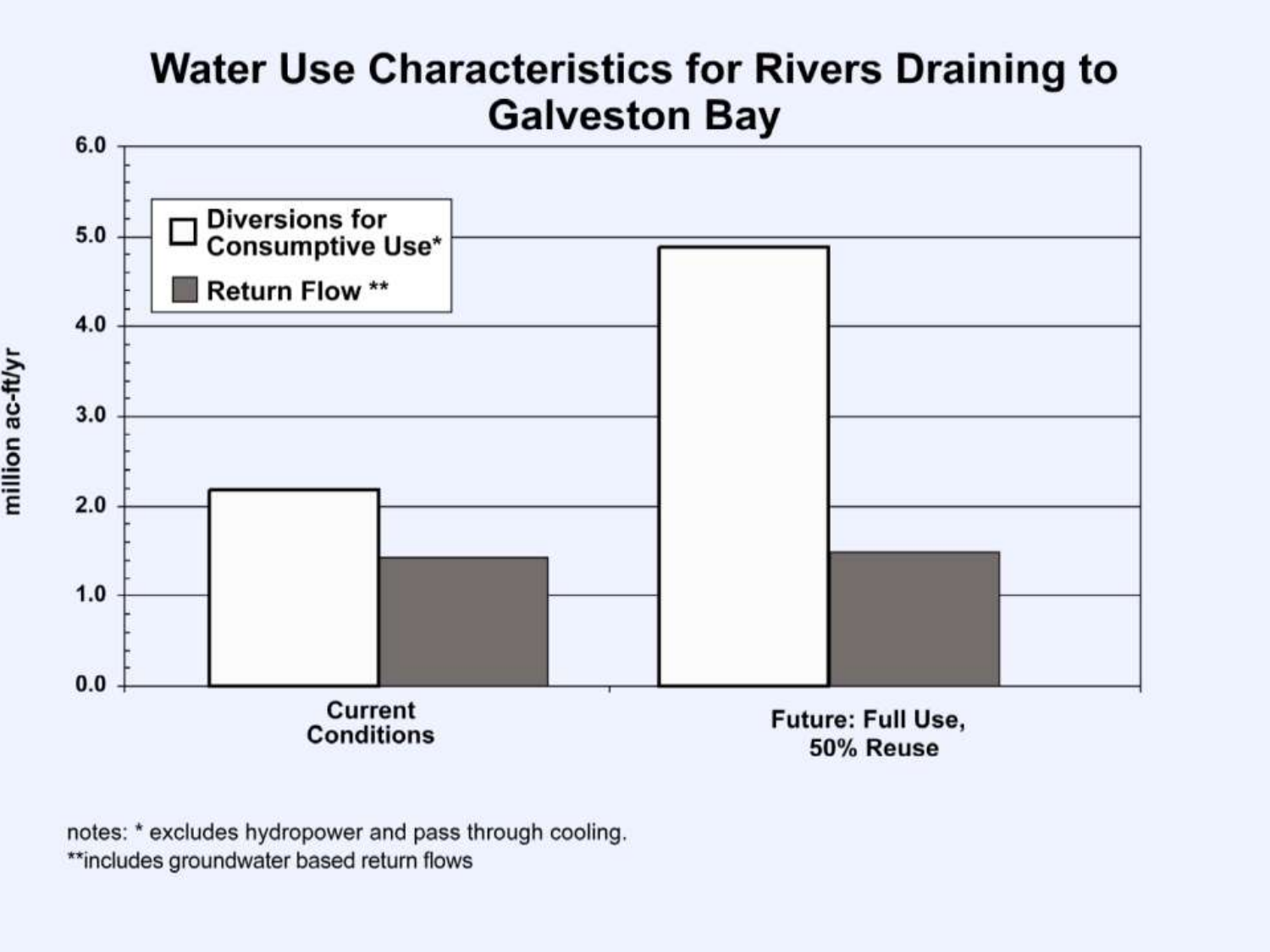### **Galveston Bay, WAM-Predicted Freshwater Inflows**

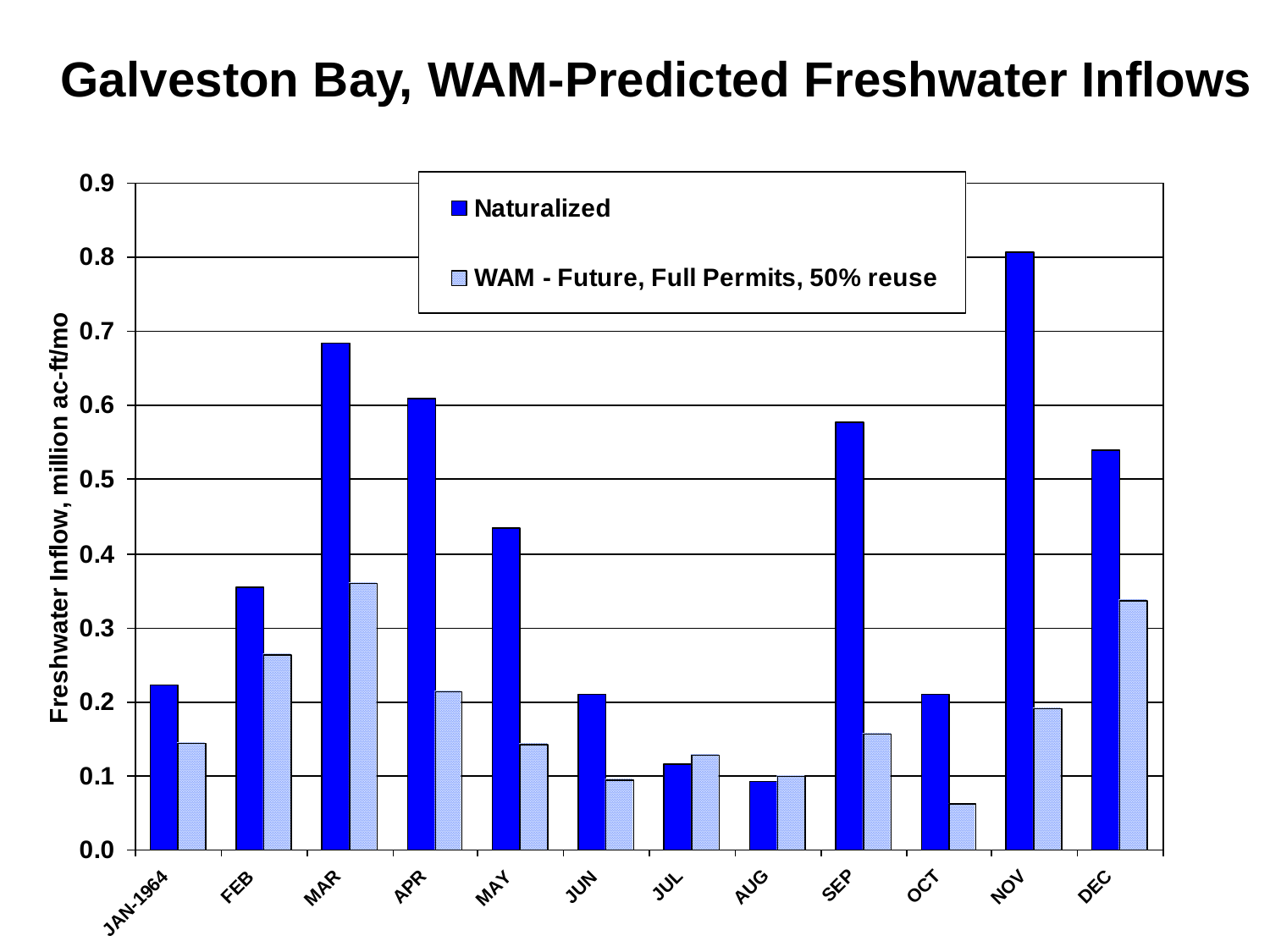# **Allocation Process: the Challenge**

### How much flow? Where do we get it? What do we do if we're wrong?

Photo courtesy USACOE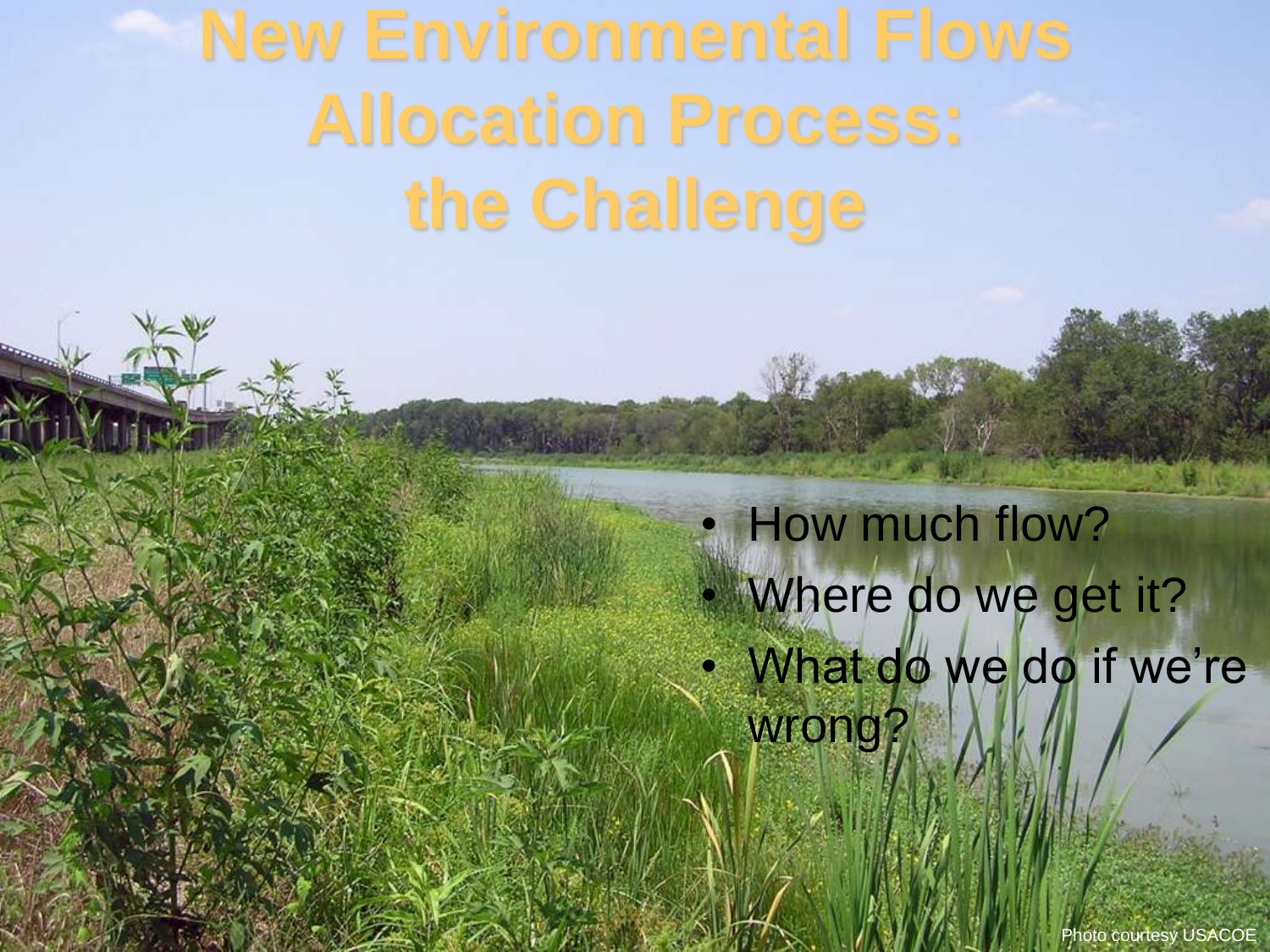### **Galveston Bay Measured Freshwater Inflows**

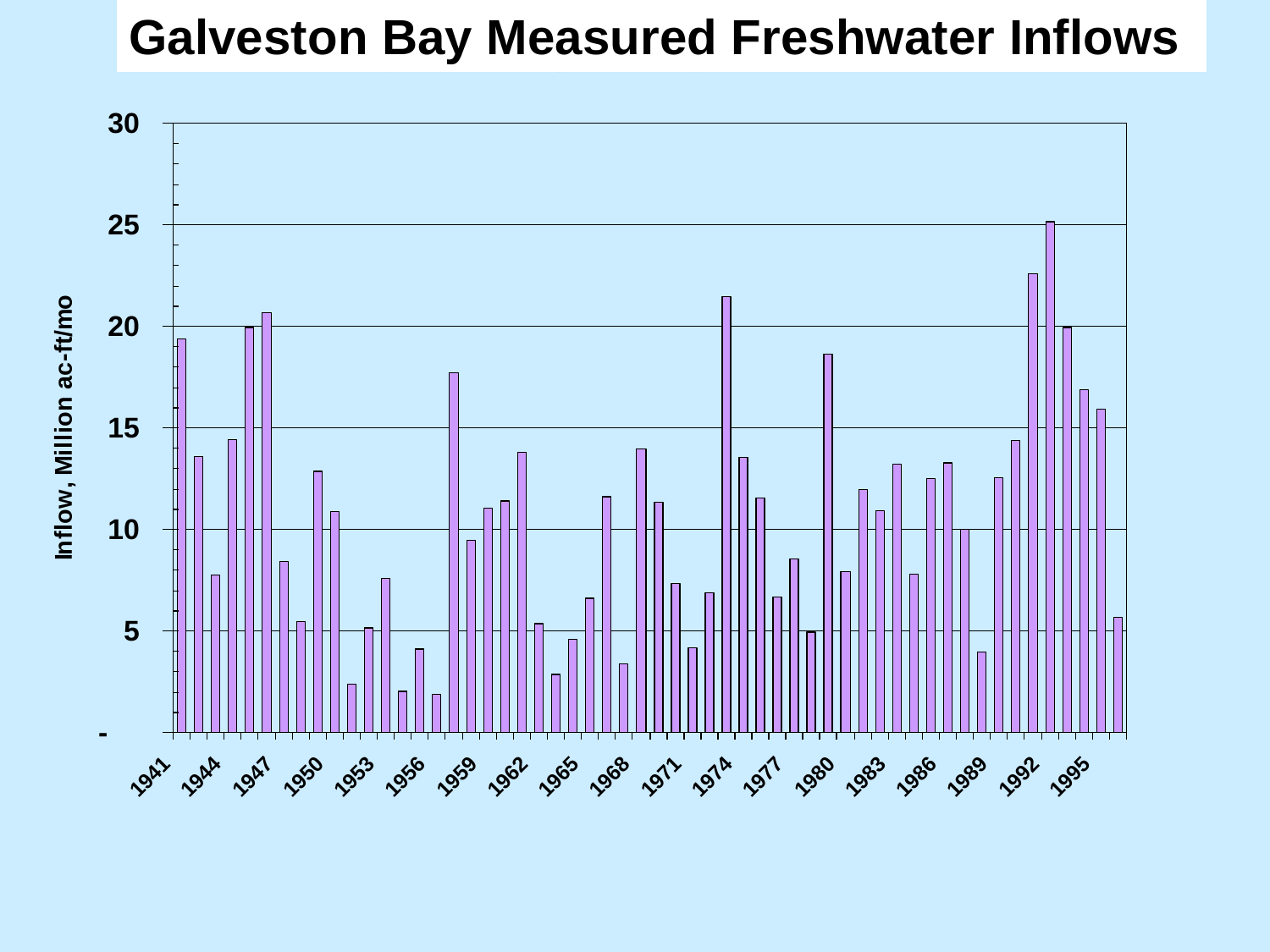## **New Environmental Flows Allocation Process: the Players**

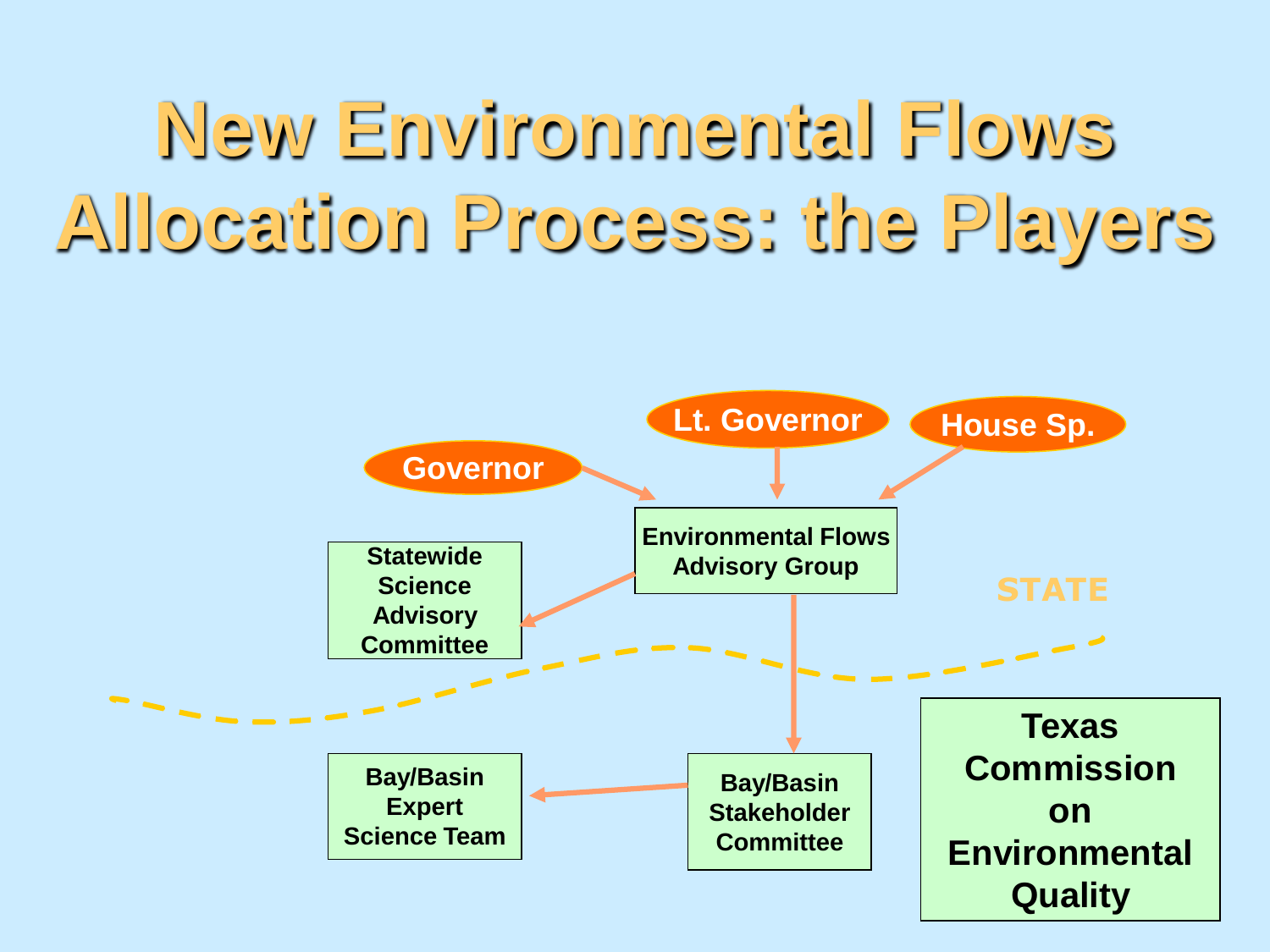## **New Environmental Flows Allocation Process: the Stakeholders**

Electrical generation

**Livestock** 

Agricultural irrigation

Water recreation businesses

River authorities Environmental interests

Concentrated animal feeding operations

Recreational water users

Soil and water conservation districts Municipalities

Refining industries

Chemical manufacturing

Public interest groups

Regional water planning groups

Commercial fisherman

Groundwater conservation districts Timber and paper industries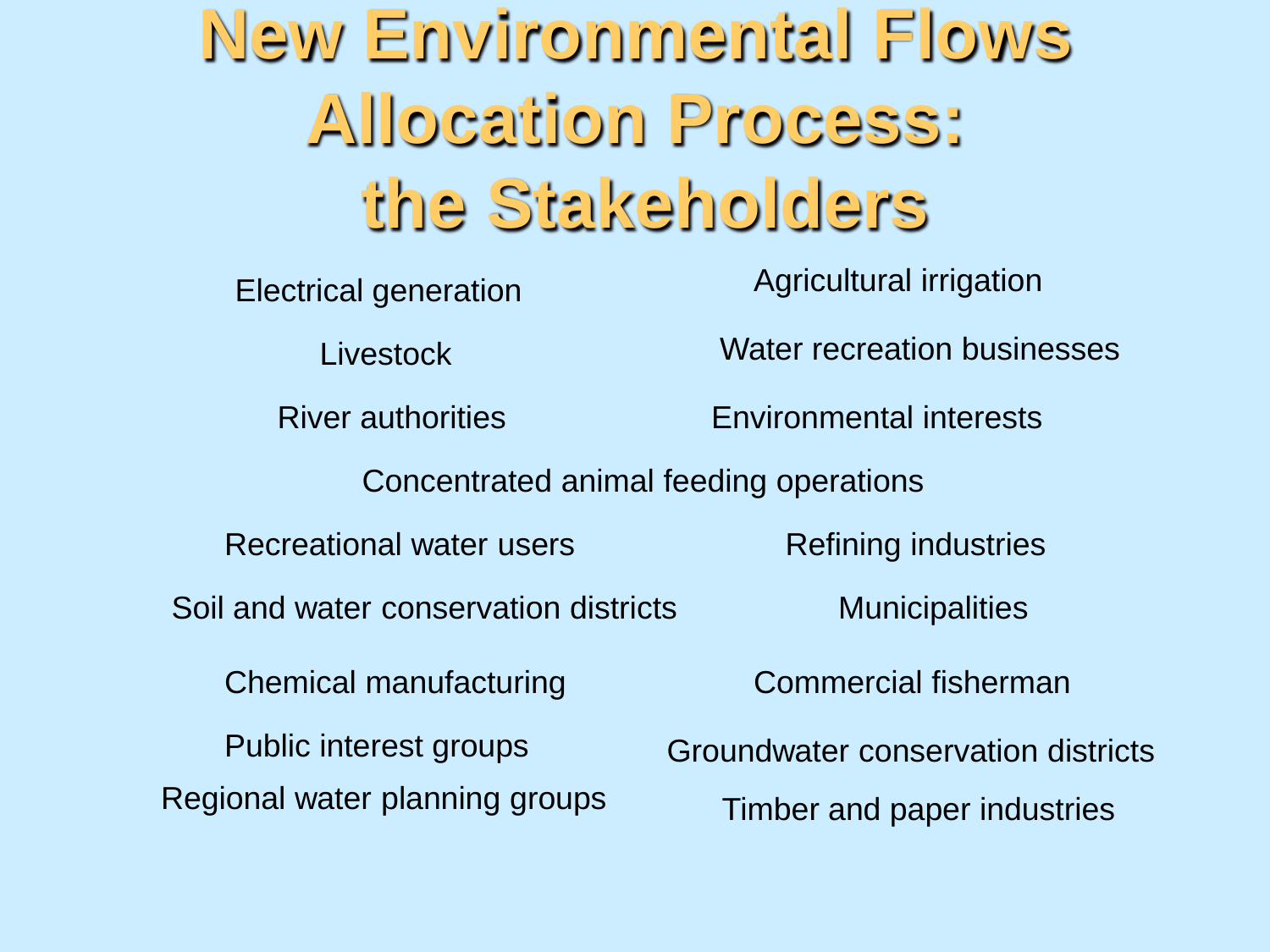## **New Environmental Flows Allocation Process: the Timeline**